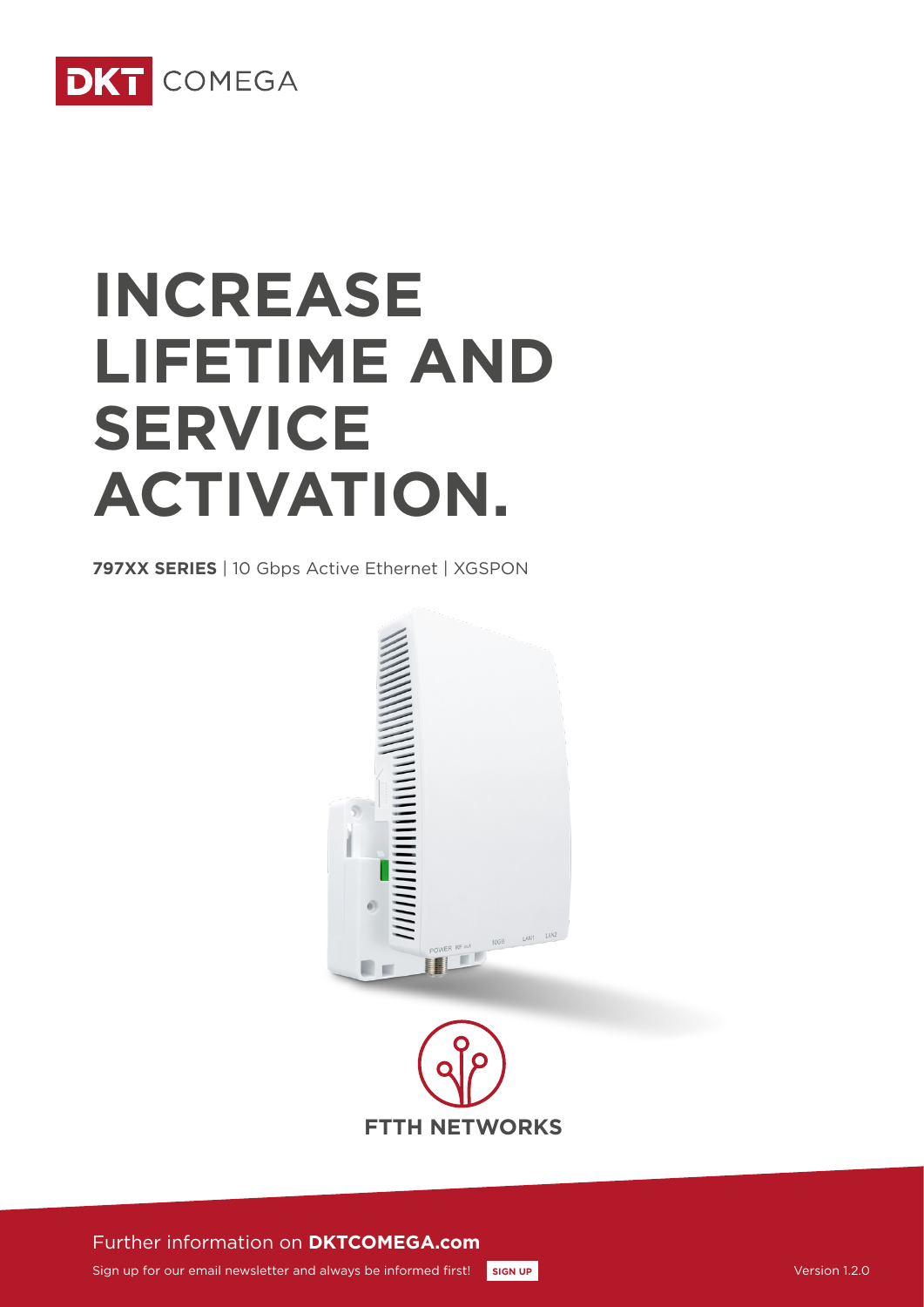



**797XX SERIES** | 10 Gbps Active Ethernet | XGSPON

#### **INTRODUCTION**

The DKT 797xx series is built to fit the well proven DKT FTU. The newly developed active part is based upon a sophisticated wirespeed Layer 2 switching-based "System-on-Chip" (SoC) solution. This solution implies that fiber termination and service activation occur as part of the operator's "demarcation point" at the end customer in a FTTH 10 Gbps environment.

#### **PRODUCT OVERVIEW**

| "797XX series"                                                        |                                    |                                                    |                                 | <b>XGSPON</b>                   | <b>XGSPON with CATV</b>                         |                                          |                                                            | 10G Epon with DPoE                                         |
|-----------------------------------------------------------------------|------------------------------------|----------------------------------------------------|---------------------------------|---------------------------------|-------------------------------------------------|------------------------------------------|------------------------------------------------------------|------------------------------------------------------------|
| <b>Parameter</b>                                                      | <b>FTTH-</b><br>$10G -$<br>$1F-3P$ | <b>FTTH-</b><br>$10G -$<br>$2F-3P-$<br><b>CATV</b> | <b>FTTH-</b><br>XGS-<br>$1F-3P$ | <b>FTTH-</b><br>XGS-<br>$1F-2P$ | <b>FTTH-</b><br>XGS-<br>$1F-3P-$<br><b>CATV</b> | FTTH-<br>XGS-<br>$1F-2P-$<br><b>CATV</b> | <b>FTTH-</b><br>10 <sub>G</sub><br><b>EPON-</b><br>$1F-3P$ | <b>FTTH-</b><br>10 <sub>G</sub><br><b>EPON-</b><br>$1F-2P$ |
| 10Gbps EPON<br><b>WAN</b>                                             |                                    |                                                    |                                 |                                 |                                                 |                                          | $\checkmark$                                               | $\checkmark$                                               |
| 10 Gbps WAN                                                           | $\checkmark$                       | $\checkmark$                                       |                                 |                                 |                                                 |                                          |                                                            |                                                            |
| <b>XGSPON WAN</b>                                                     | $\overline{\phantom{m}}$           | $\overline{\phantom{a}}$                           | $\checkmark$                    | $\checkmark$                    | $\checkmark$                                    | $\checkmark$                             | $\overline{\phantom{a}}$                                   | $\overline{\phantom{m}}$                                   |
| 1 Gbps LAN                                                            | $\overline{2}$                     | $\overline{2}$                                     | $\overline{2}$                  | $\mathbf{1}$                    | $\overline{2}$                                  | $\mathbf{1}$                             | $\overline{2}$                                             | $\mathbf{1}$                                               |
| 10 Gbps LAN                                                           | 1                                  | 1                                                  | $\mathbf{1}$                    | $\mathbf{1}$                    | $\mathbf{1}$                                    | $\mathbf{1}$                             | $\mathbf{1}$                                               | $\mathbf{1}$                                               |
| <b>CATV</b>                                                           | $\overline{\phantom{a}}$           | $\checkmark$                                       | $\overline{\phantom{a}}$        |                                 | $\checkmark$                                    | $\checkmark$                             | $\checkmark$                                               | $\checkmark$                                               |
| Switch engine <sup>2)</sup>                                           | $\checkmark$                       | $\checkmark$                                       | $\checkmark$                    | $\checkmark$                    | $\checkmark$                                    | $\checkmark$                             | $\checkmark$                                               | $\checkmark$                                               |
| <b>WDM</b> filter                                                     |                                    | $\sqrt{ }$                                         | $\overline{\phantom{m}}$        |                                 | $\checkmark$                                    | $\checkmark$                             | $\qquad \qquad -$                                          |                                                            |
| <b>Fiber Connector</b>                                                | SC/UPC                             | $SC/UPC +$<br>SC/APC                               | SC/APC                          | SC/APC                          | SC/APC                                          | SC/APC                                   | SC/APC<br>(SC/UPC<br>on request)                           | SC/APC<br>(SC/UPC<br>on request)                           |
| <b>SFP WAN</b>                                                        | $\checkmark$                       | $\checkmark$                                       | $\checkmark$                    |                                 | $\checkmark$                                    |                                          | $\checkmark$                                               |                                                            |
| <b>BOSA WAN</b>                                                       | $\overline{\phantom{a}}$           | $\qquad \qquad -$                                  | $\overline{\phantom{0}}$        | $\checkmark$                    | $\qquad \qquad -$                               | $\checkmark$                             | $\overline{\phantom{0}}$                                   | $\checkmark$                                               |
| <b>Compatible with</b><br><b>DKT clickable</b><br>FTU <sub>s</sub> 3) | $\checkmark$                       | $\checkmark$                                       | $\checkmark$                    | $\checkmark$                    | $\checkmark$                                    | $\checkmark$                             | $\checkmark$                                               | $\checkmark$                                               |
| <b>TR-069</b>                                                         | $\checkmark$                       | $\checkmark$                                       |                                 |                                 |                                                 |                                          |                                                            |                                                            |
| Item No.                                                              | 79751                              | 79752                                              | 79757                           | 79857                           | 79759                                           | 79859                                    | 79761                                                      | 79861                                                      |

**"797xx series"**

1) Option

<sup>2)</sup> Support for VLANs, Q-in-Q, QoS, IGMP, Jumbo Frames and traffic shaping and manipulation

<sup>3)</sup> All passive FTUs has to be ordered seperately.

 $\overline{2}$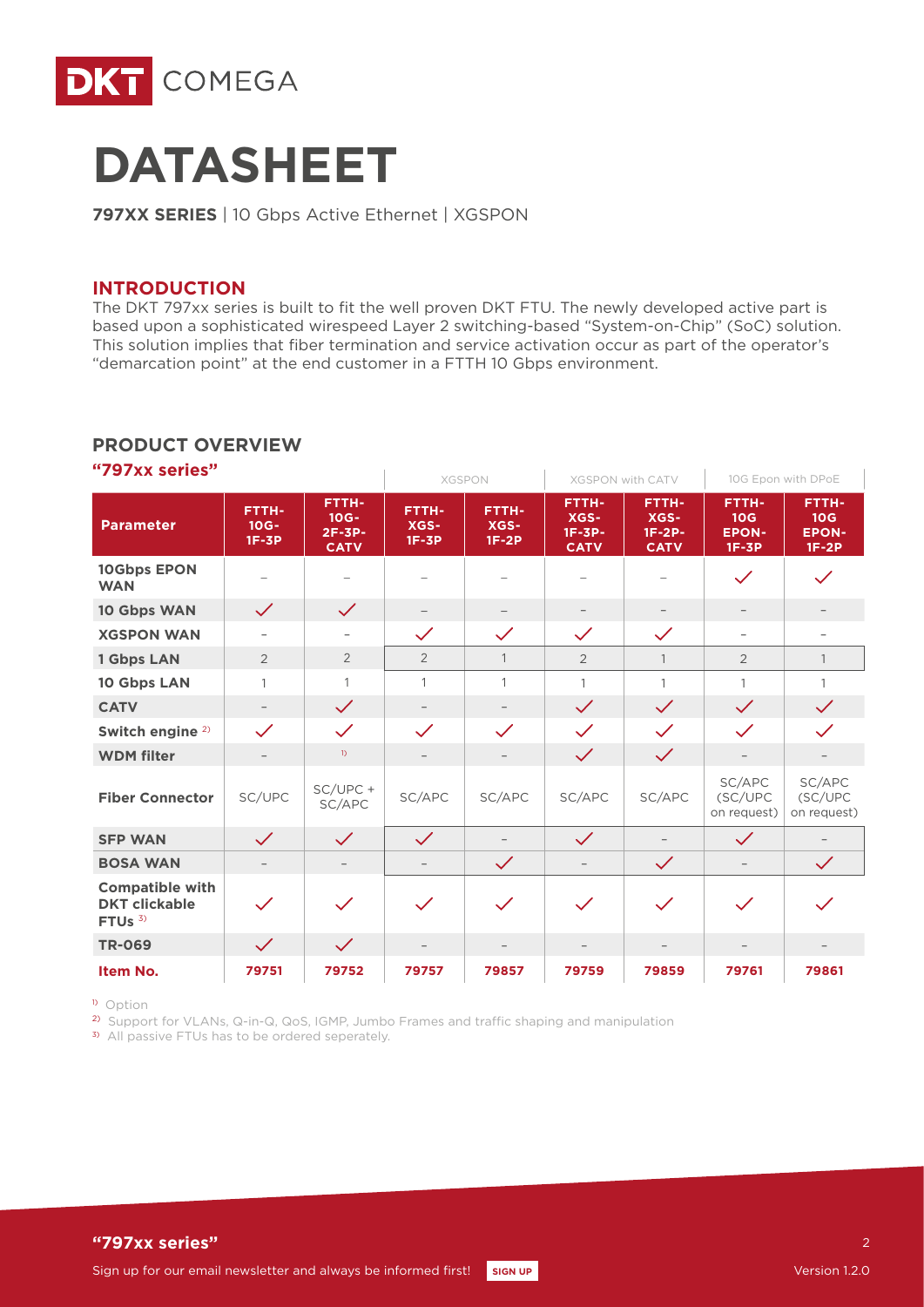

# **HIGH LEVEL SPECIFICATION**

**797XX SERIES** | 10 Gbps Active Ethernet | XGSPON

#### **PRODUCT RATIONALE**

The industry terms this a "2 box solution", where there is clear differentiation between FTU/ CPE and the router/home gateway. This solution optimizes sourcing/logistics as well as support and technical upgrade which remains flexible and smooth, and allow operators to offer an FTTH infrastructure suitable for both a retail and wholesale business model.

The FTU layout is based on a standard euro outlet form factor, customer perceives this unit as an outlet, not "yet another appliance in my house", and the active part can be clicked directly on top of the FTU.

The active unit comes with 1 x SC/ UPC + 1 x SC/APC (CATV option) for 10 Gbps Active Ethernet, and 1 x SC /APC for XGSPON (WDM built- in), based on a "none proprietary" solution, it can be adopted in environments with 3rd party equipment. It has low power dissipation, supporting the recommendation of "Code of Conduct on Energy Consumption of Broadband Equipment".



7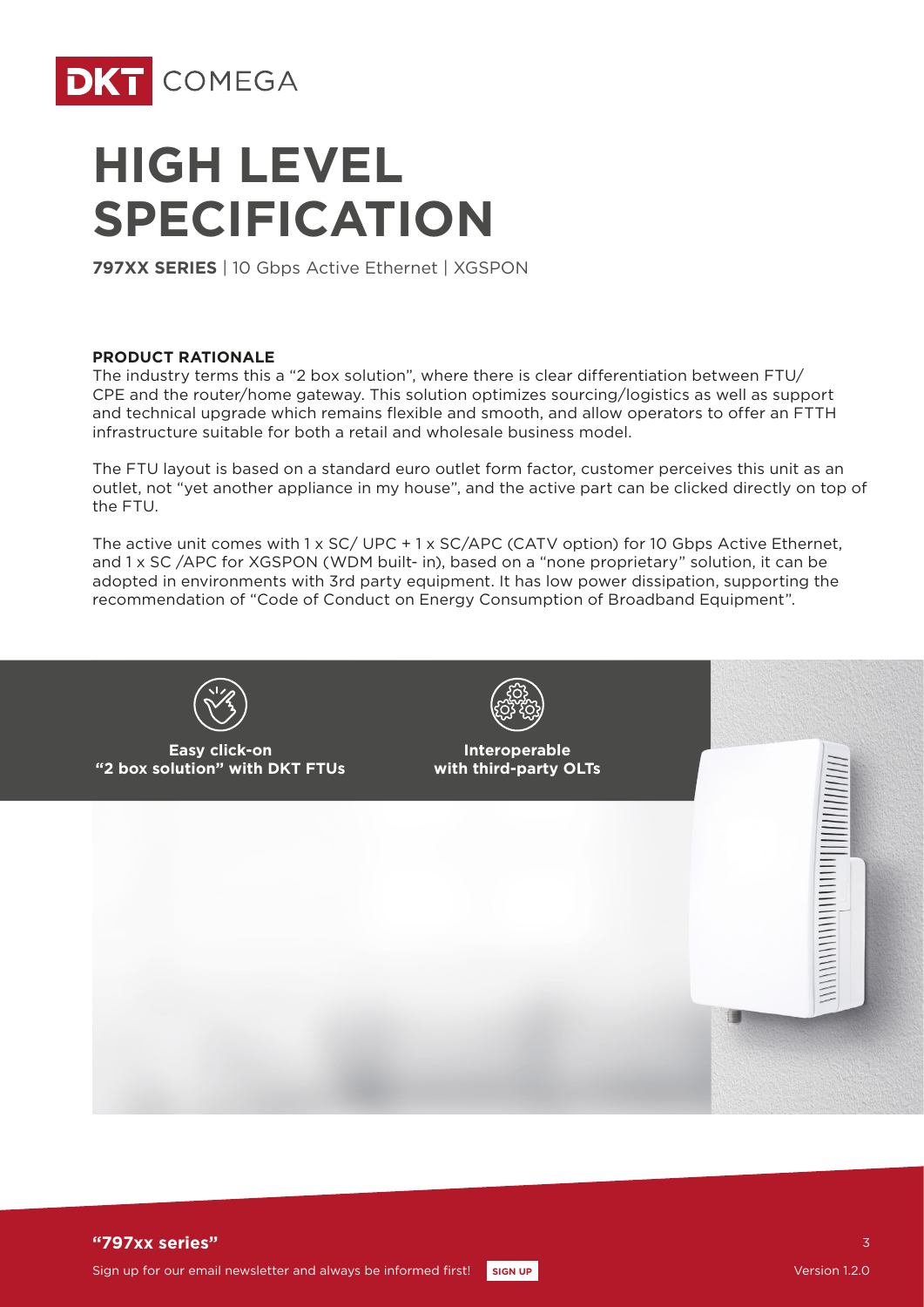

# **HIGH LEVEL SPECIFICATION**

**797XX SERIES** | 10 Gbps Active Ethernet | XGSPON

#### **System**

Cortina CA8271 Multi-protocol, 10 G SoC (System-on-Chip)

128 MB NAND FLASH

256 MB RAM

#### **10Gbps WAN**

1x WAN SMF, IEEE 802.3ae

10 GBASE-LR TX: 1270 nm; RX: 1330 nm;

Range: 20 km

Laser Class 1

Optical Connector: SC/APC

#### **XGSPON WAN**

1x WAN SFP+, ITU T G.9807.1

X GSPON, Tx: 1270 nm, Rx: 1577 nm

Range: 20 km

Laser Class 1

Optical Connector: SC/UPC

1x WAN SFP+ applicable for 797xx series 1x WAN BOSA applicable for 798xx series.

#### **10 Gbps LAN**

1x RJ-45, support for 10 G BASE-T

 $2$  LEDs:

- YELLOW: SPEED (10 Gbps); - GREEN: LINK/ACTIVITY

#### **1 Gbps LAN**

2x RJ-45, support for 10/10/1000 BASE-TX

Auto-negotiating HD/FD

Auto-MDI/MDIX

 $2$  LEDs:

- YELLOW: SPEED (1 Gbps); - GREEN: LINK/ACTIVITY

2x RJ-45 applicable for 797xx serie, 1x RJ-45 applicable for 798xx series.

#### **Layer 2 Ethernet**

### Layer 2 wire speed

IEEE 802.1 Q VLANs incl Q-in-Q

IEEE 802.1 Q tag insertion and stripping

DHCP relay/option 82

IGMP v2/3 snooping

Flow packet policing

Traffic shaping

Support for Jumbo Frames, 2k frames

#### **CATV**

85 dBuV@-5 dBm, input

Optical wavelength: 1310 … 1550 nm

Max optical input level: +3 dBm

Typ operational optical input level: -10 … -3 dBm

Optical Connector: SC/APC

RF flatness: <+/- 1 dB

CNR: Typ. 49 dB

CTB: > 60 dB

CSO: > 60 dB

F-connector, 75 Ohm

#### **Monitoring**

Digital Optical Monitoring, SFF-8472

OAM as option supporting IEEE 802.3 ah, Dying Gasp, Discovery and Loopback

CATV signal level, higher/lower than -10 dBm

#### **Management**

DKT OS based on Linux, provisioning via DHCP/TFTP

TR-069, incl. TR-181

SNMP /2/3

SSH

HTTP(S) WEB

#### **Physical Characteristics**

Operating temperatur: 0 ºC … 40 ºC

151 x 40 x 88 mm (HxDxW)

Weight: < 0.5 kg

#### **Power**

USB-C adapter

Europlug, white color (UK/US available upon request)

Power dissipation: < 10 W

LED: GREEN: Power on

#### **Approvals and Certifications**

CE marking, RoHS, WEEE

Safety EN 60950

Emission: EN55022:2010 Class B; EN 55032:2015

Immunity: EN 55024: 2010 + A1: 2015; EN 55035: 2017; EN 60728-2

#### **"797xx series"**